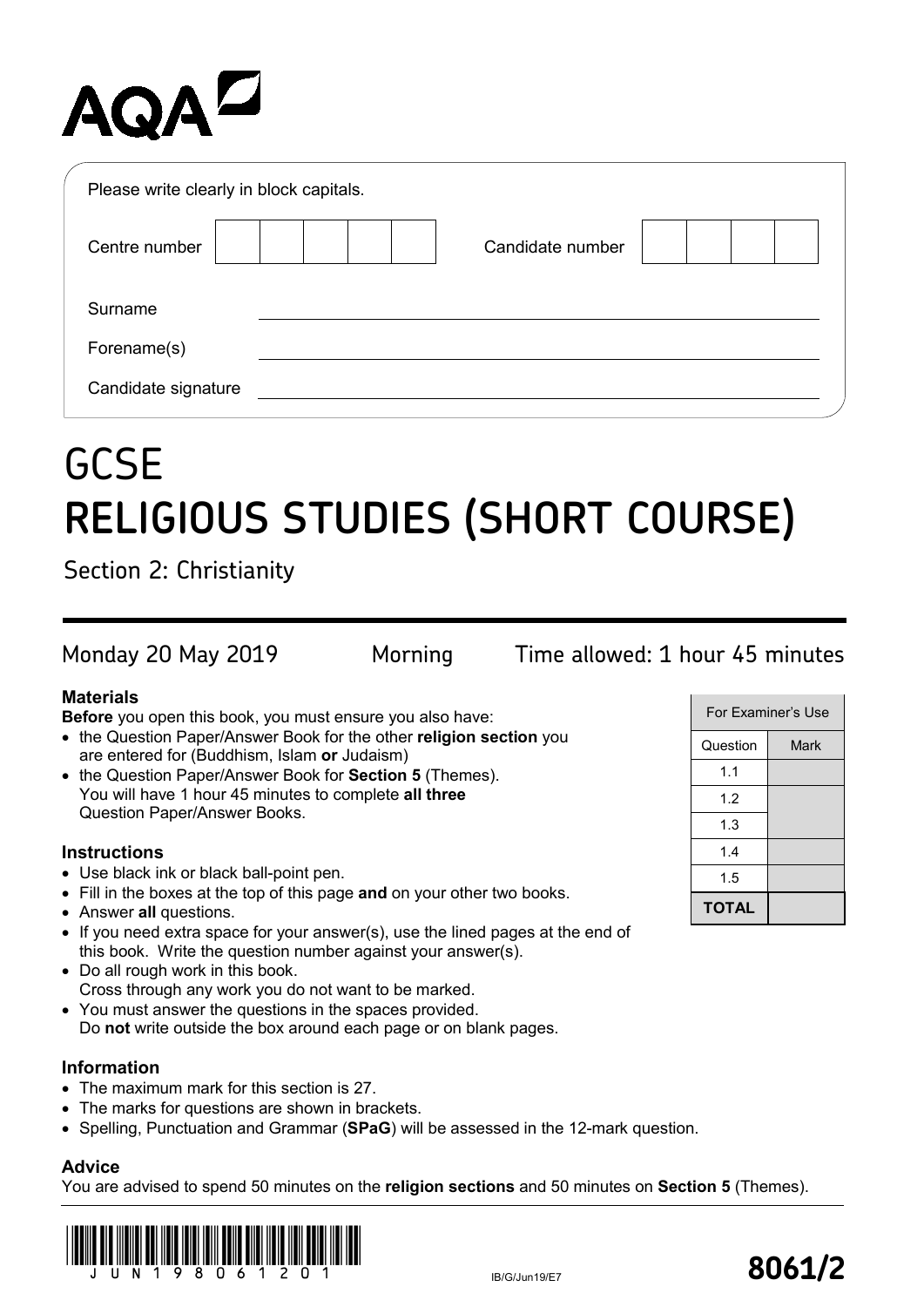| 1<br>0<br>1       |             | Which one of the following is a Person of the Trinity?                                                                 |           | Do not write<br>outside the<br>box |
|-------------------|-------------|------------------------------------------------------------------------------------------------------------------------|-----------|------------------------------------|
|                   |             | Put a tick $(\checkmark)$ in the box next to the correct answer.                                                       | [1 mark]  |                                    |
|                   | A           | Mother                                                                                                                 |           |                                    |
|                   | B           | Daughter                                                                                                               |           |                                    |
|                   | $\mathbf c$ | Son                                                                                                                    |           |                                    |
|                   | D           | <b>Brother</b>                                                                                                         |           | 1                                  |
| $1 \nvert 2$<br>0 |             | Name the two people who committed original sin in the Garden of Eden.                                                  | [2 marks] |                                    |
|                   | 1           | <u> 1989 - Johann Stoff, deutscher Stoffen und der Stoffen und der Stoffen und der Stoffen und der Stoffen und der</u> |           |                                    |
|                   |             | $2 \overline{\phantom{a}}$                                                                                             |           |                                    |
|                   |             | <u> 1989 - Johann Stoff, deutscher Stoffen und der Stoffen und der Stoffen und der Stoffen und der Stoffen und der</u> |           | $\mathbf{2}$                       |
|                   |             |                                                                                                                        |           |                                    |
|                   |             |                                                                                                                        |           |                                    |
|                   |             |                                                                                                                        |           |                                    |
|                   |             |                                                                                                                        |           |                                    |
|                   |             |                                                                                                                        |           |                                    |
|                   |             |                                                                                                                        |           |                                    |
|                   |             |                                                                                                                        |           |                                    |
|                   |             |                                                                                                                        |           |                                    |
|                   |             |                                                                                                                        |           |                                    |
|                   |             |                                                                                                                        |           |                                    |
|                   |             |                                                                                                                        |           |                                    |

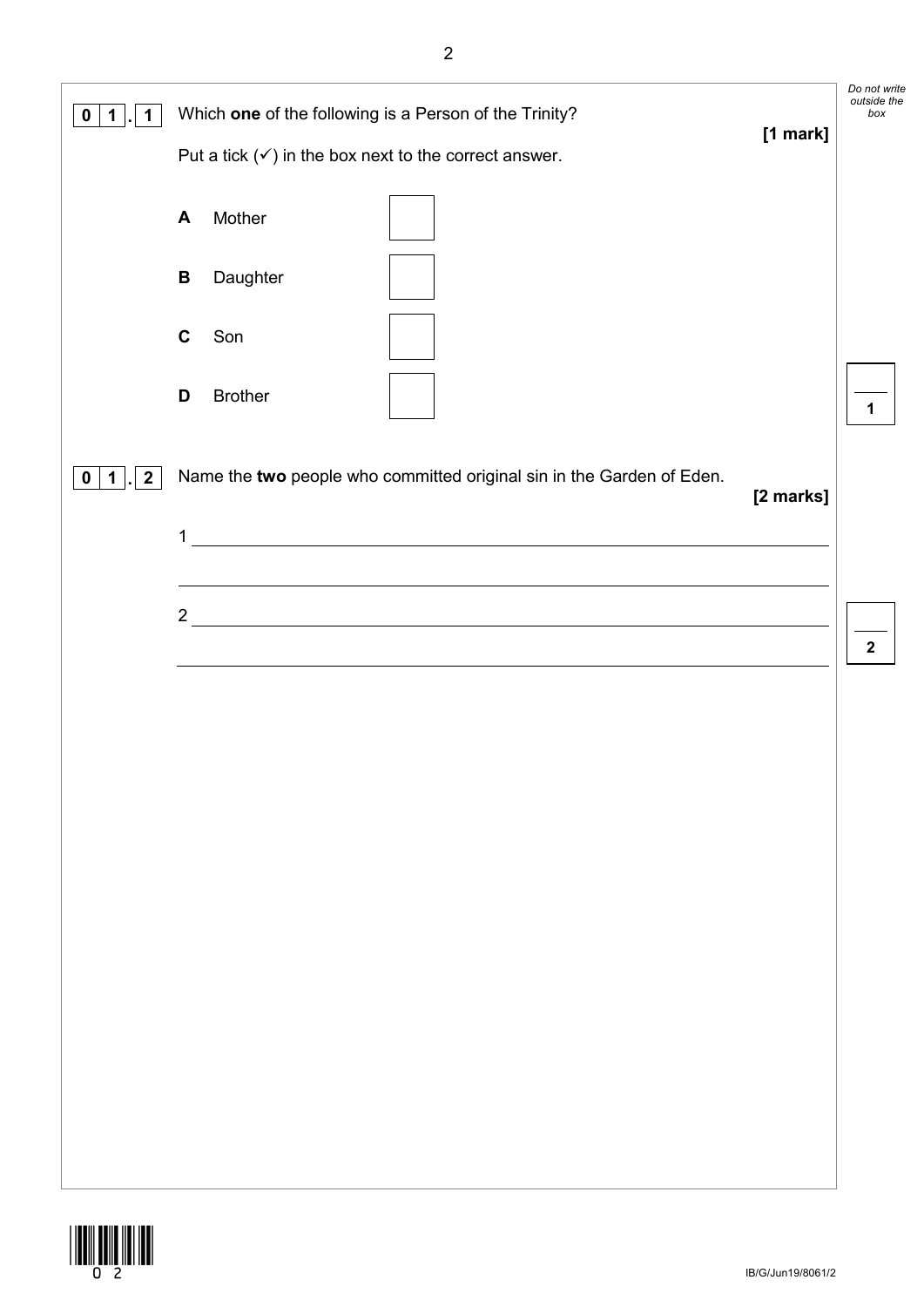| $\mathbf{3}$<br>$\mathbf 0$<br>$\mathbf 1$ | Explain two ways in which believing that God is loving influences Christians today.<br>[4 marks] | DO NOI W<br>outside t<br>box |
|--------------------------------------------|--------------------------------------------------------------------------------------------------|------------------------------|
|                                            |                                                                                                  |                              |
|                                            |                                                                                                  |                              |
|                                            |                                                                                                  |                              |
|                                            |                                                                                                  |                              |
|                                            |                                                                                                  |                              |
|                                            |                                                                                                  |                              |
|                                            |                                                                                                  | $\boldsymbol{4}$             |
|                                            |                                                                                                  |                              |
| $\mathbf 0$<br>$\mathbf{1}$<br>4           | Explain two Christian beliefs about the creation of the world.                                   |                              |
|                                            | Refer to sacred writings or another source of Christian belief and teaching in your<br>answer.   |                              |
|                                            |                                                                                                  |                              |
|                                            | [5 marks]                                                                                        |                              |
|                                            |                                                                                                  |                              |
|                                            |                                                                                                  |                              |
|                                            |                                                                                                  |                              |
|                                            |                                                                                                  |                              |
|                                            |                                                                                                  |                              |
|                                            |                                                                                                  |                              |
|                                            |                                                                                                  |                              |
|                                            |                                                                                                  |                              |



*Do not write outside the box*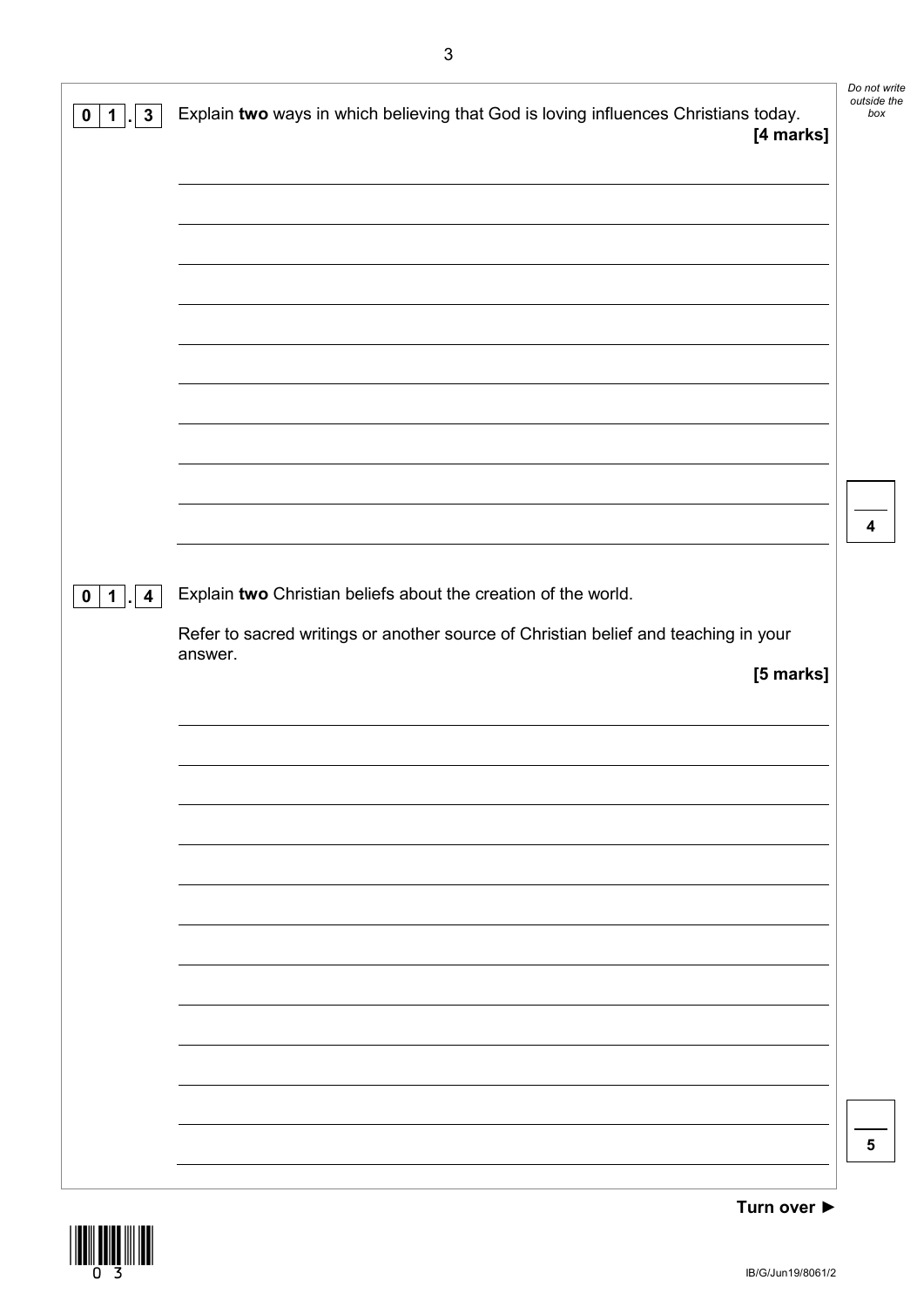|                           |                                                                                                                                                                                                                         | Do not write       |
|---------------------------|-------------------------------------------------------------------------------------------------------------------------------------------------------------------------------------------------------------------------|--------------------|
| $5\phantom{.0}$<br>0<br>1 | 'Without Jesus' death and resurrection, there would be no salvation.'                                                                                                                                                   | outside the<br>box |
|                           | Evaluate this statement.                                                                                                                                                                                                |                    |
|                           | In your answer you should:<br>• refer to Christian teaching<br>• give reasoned arguments to support this statement<br>• give reasoned arguments to support a different point of view<br>• reach a justified conclusion. |                    |
|                           | [12 marks]                                                                                                                                                                                                              |                    |
|                           | [SPaG 3 marks]                                                                                                                                                                                                          |                    |
|                           |                                                                                                                                                                                                                         |                    |
|                           |                                                                                                                                                                                                                         |                    |
|                           |                                                                                                                                                                                                                         |                    |
|                           |                                                                                                                                                                                                                         |                    |
|                           |                                                                                                                                                                                                                         |                    |
|                           |                                                                                                                                                                                                                         |                    |
|                           |                                                                                                                                                                                                                         |                    |
|                           |                                                                                                                                                                                                                         |                    |
|                           |                                                                                                                                                                                                                         |                    |
|                           |                                                                                                                                                                                                                         |                    |
|                           |                                                                                                                                                                                                                         |                    |
|                           |                                                                                                                                                                                                                         |                    |
|                           |                                                                                                                                                                                                                         |                    |
|                           |                                                                                                                                                                                                                         |                    |
|                           |                                                                                                                                                                                                                         |                    |
|                           |                                                                                                                                                                                                                         |                    |
|                           |                                                                                                                                                                                                                         |                    |
|                           |                                                                                                                                                                                                                         |                    |
|                           |                                                                                                                                                                                                                         |                    |
|                           |                                                                                                                                                                                                                         |                    |
|                           |                                                                                                                                                                                                                         |                    |
|                           |                                                                                                                                                                                                                         |                    |
|                           |                                                                                                                                                                                                                         |                    |
|                           |                                                                                                                                                                                                                         |                    |

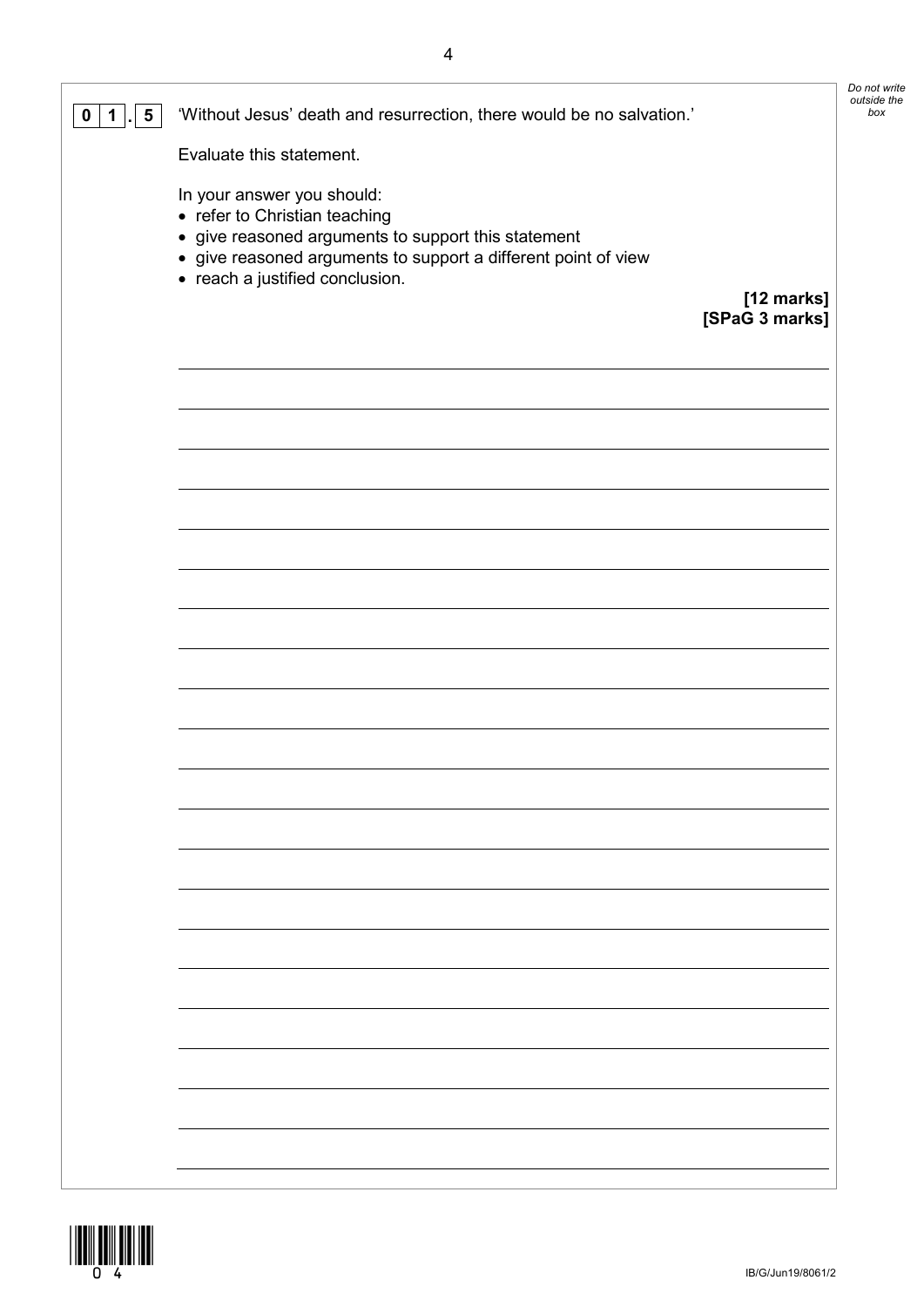

**Turn over ►**

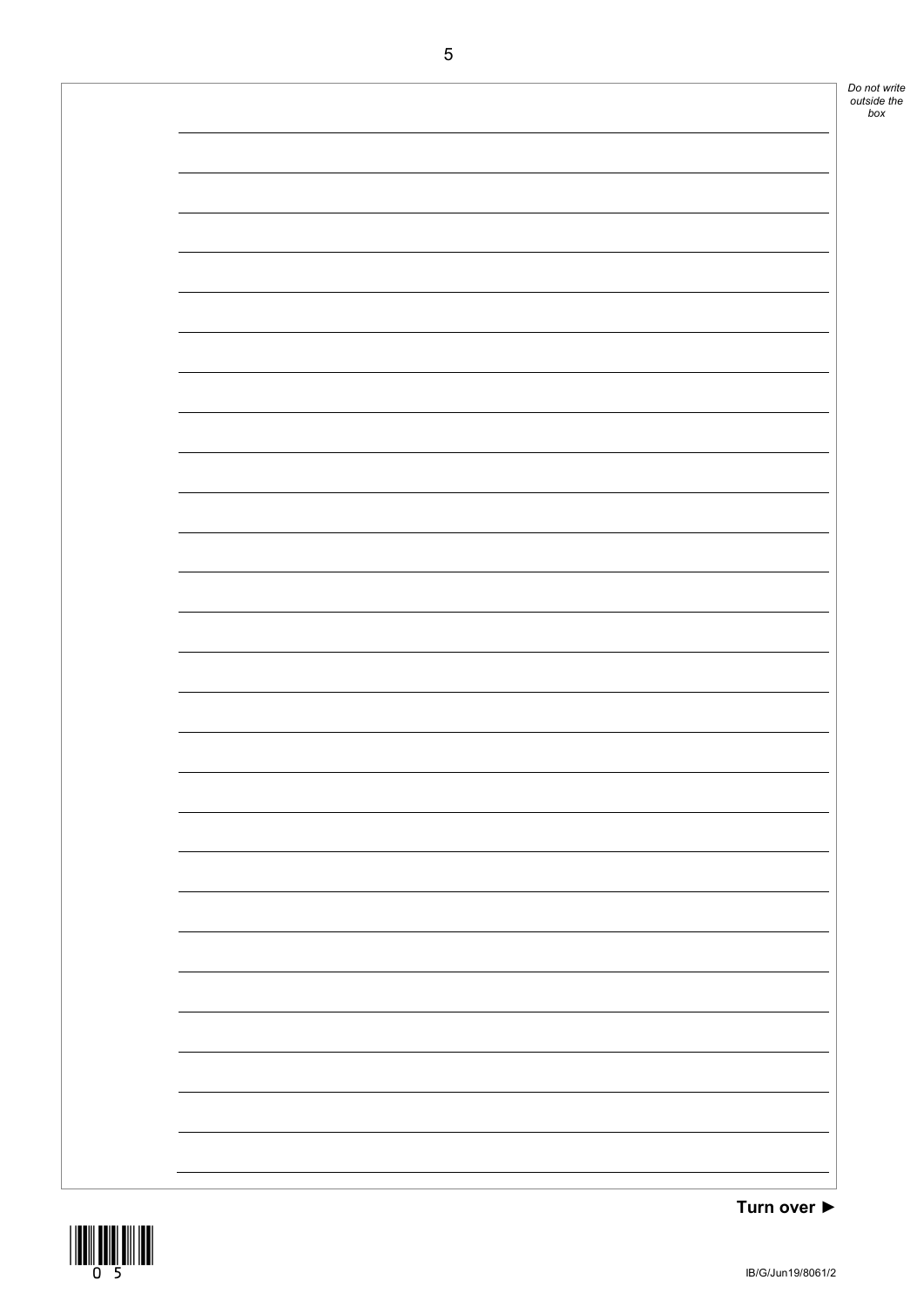

| Extra space <u>extra space</u> |  |  |
|--------------------------------|--|--|
|                                |  |  |
|                                |  |  |
|                                |  |  |
|                                |  |  |
|                                |  |  |
|                                |  |  |
|                                |  |  |
|                                |  |  |
|                                |  |  |
|                                |  |  |
|                                |  |  |
|                                |  |  |
|                                |  |  |
|                                |  |  |
|                                |  |  |
|                                |  |  |
|                                |  |  |
|                                |  |  |
|                                |  |  |
|                                |  |  |
|                                |  |  |
|                                |  |  |
|                                |  |  |
|                                |  |  |
|                                |  |  |
|                                |  |  |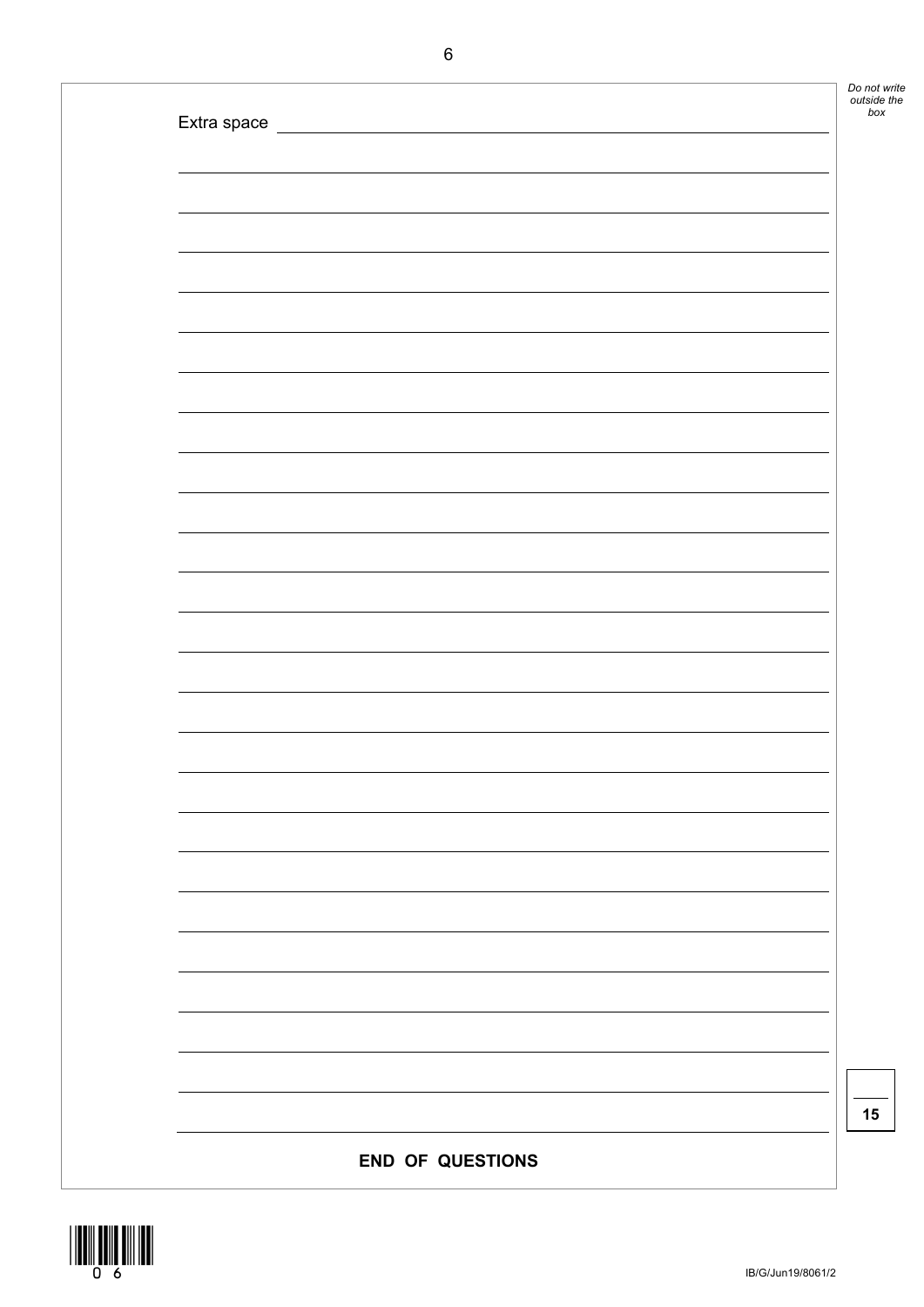

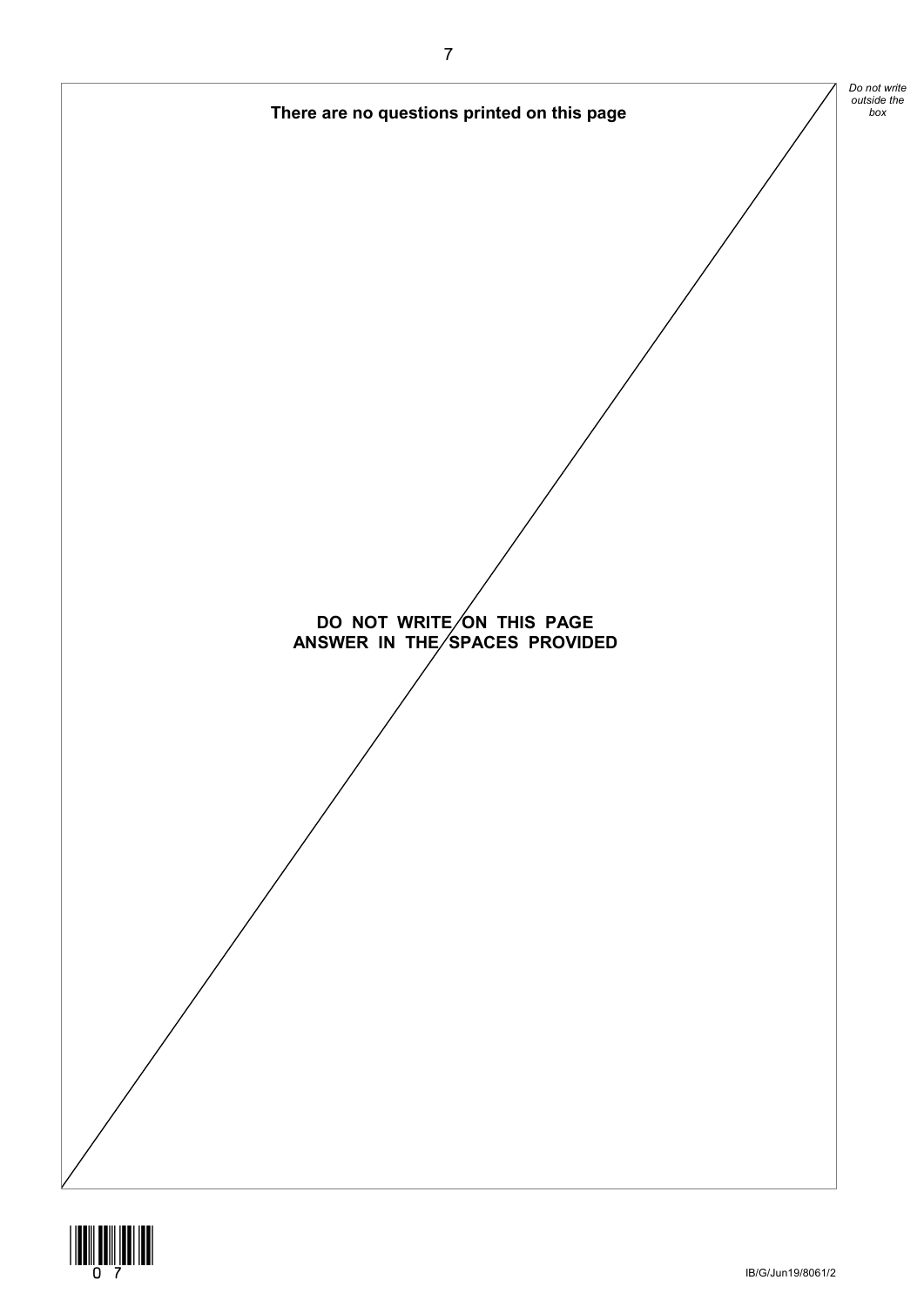| Do not write<br>outside the<br>box |
|------------------------------------|
|                                    |

| Question<br>number | Additional page, if required.<br>Write the question numbers in the left-hand margin. | bo |
|--------------------|--------------------------------------------------------------------------------------|----|
|                    |                                                                                      |    |
|                    |                                                                                      |    |
|                    |                                                                                      |    |
|                    |                                                                                      |    |
|                    |                                                                                      |    |
|                    |                                                                                      |    |
|                    |                                                                                      |    |
|                    |                                                                                      |    |
|                    |                                                                                      |    |
|                    |                                                                                      |    |
|                    |                                                                                      |    |
|                    |                                                                                      |    |
|                    |                                                                                      |    |
|                    |                                                                                      |    |
|                    |                                                                                      |    |
|                    |                                                                                      |    |
|                    |                                                                                      |    |
|                    |                                                                                      |    |
|                    |                                                                                      |    |
|                    |                                                                                      |    |
|                    |                                                                                      |    |
|                    |                                                                                      |    |
|                    |                                                                                      |    |
|                    |                                                                                      |    |
|                    |                                                                                      |    |
|                    |                                                                                      |    |
|                    |                                                                                      |    |
|                    |                                                                                      |    |
|                    |                                                                                      |    |
|                    |                                                                                      |    |
|                    |                                                                                      |    |

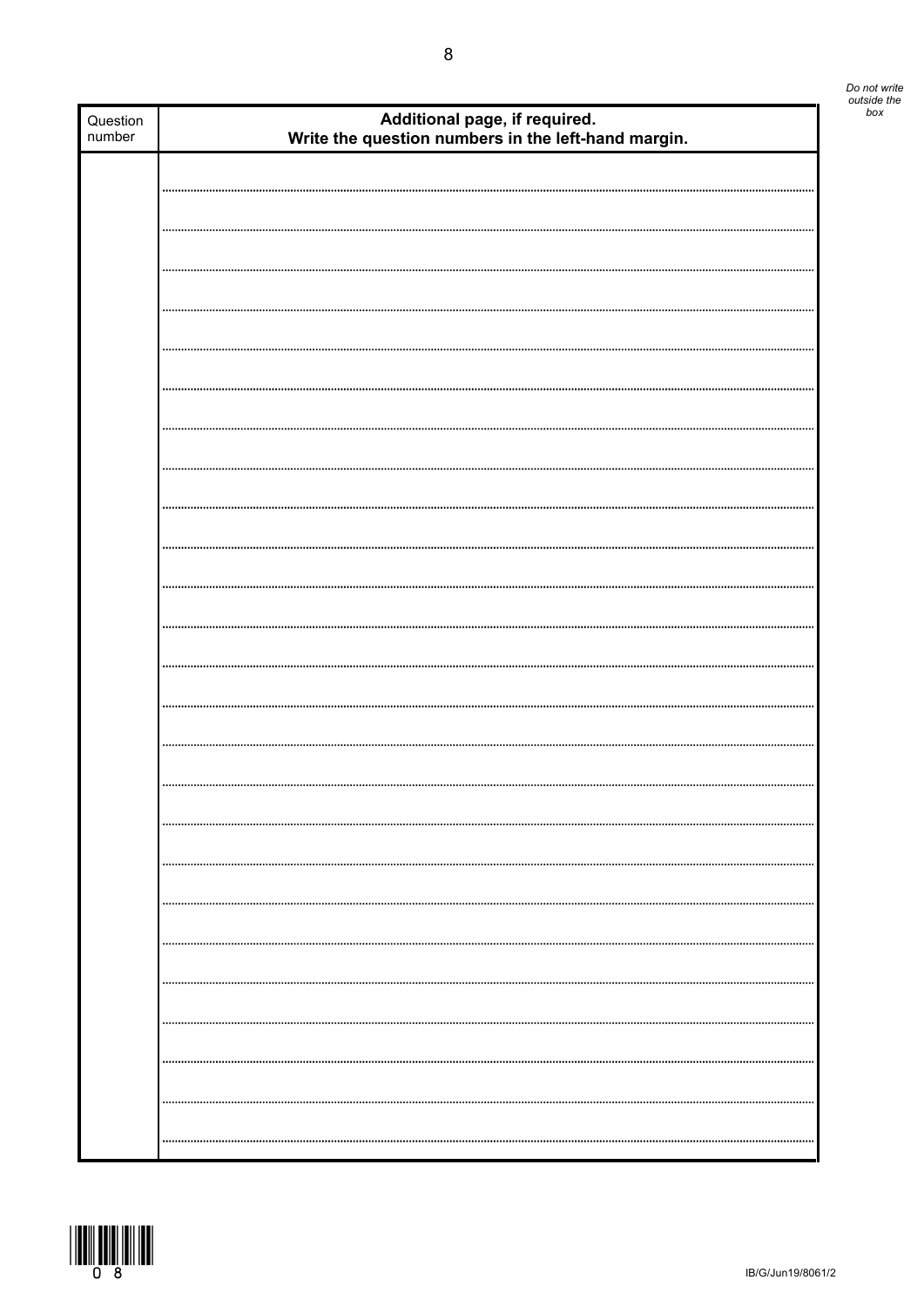| Question<br>number | Additional page, if required.<br>Write the question numbers in the left-hand margin. | box |
|--------------------|--------------------------------------------------------------------------------------|-----|
|                    |                                                                                      |     |
|                    |                                                                                      |     |
|                    |                                                                                      |     |
|                    |                                                                                      |     |
|                    |                                                                                      |     |
|                    |                                                                                      |     |
|                    |                                                                                      |     |
|                    |                                                                                      |     |
|                    |                                                                                      |     |
|                    |                                                                                      |     |
|                    |                                                                                      |     |
|                    |                                                                                      |     |
|                    |                                                                                      |     |
|                    |                                                                                      |     |
|                    |                                                                                      |     |
|                    |                                                                                      |     |
|                    |                                                                                      |     |
|                    |                                                                                      |     |
|                    |                                                                                      |     |
|                    |                                                                                      |     |
|                    |                                                                                      |     |
|                    |                                                                                      |     |
|                    |                                                                                      |     |
|                    |                                                                                      |     |
|                    |                                                                                      |     |
|                    |                                                                                      |     |
|                    |                                                                                      |     |
|                    |                                                                                      |     |
|                    |                                                                                      |     |
|                    |                                                                                      |     |
|                    |                                                                                      |     |

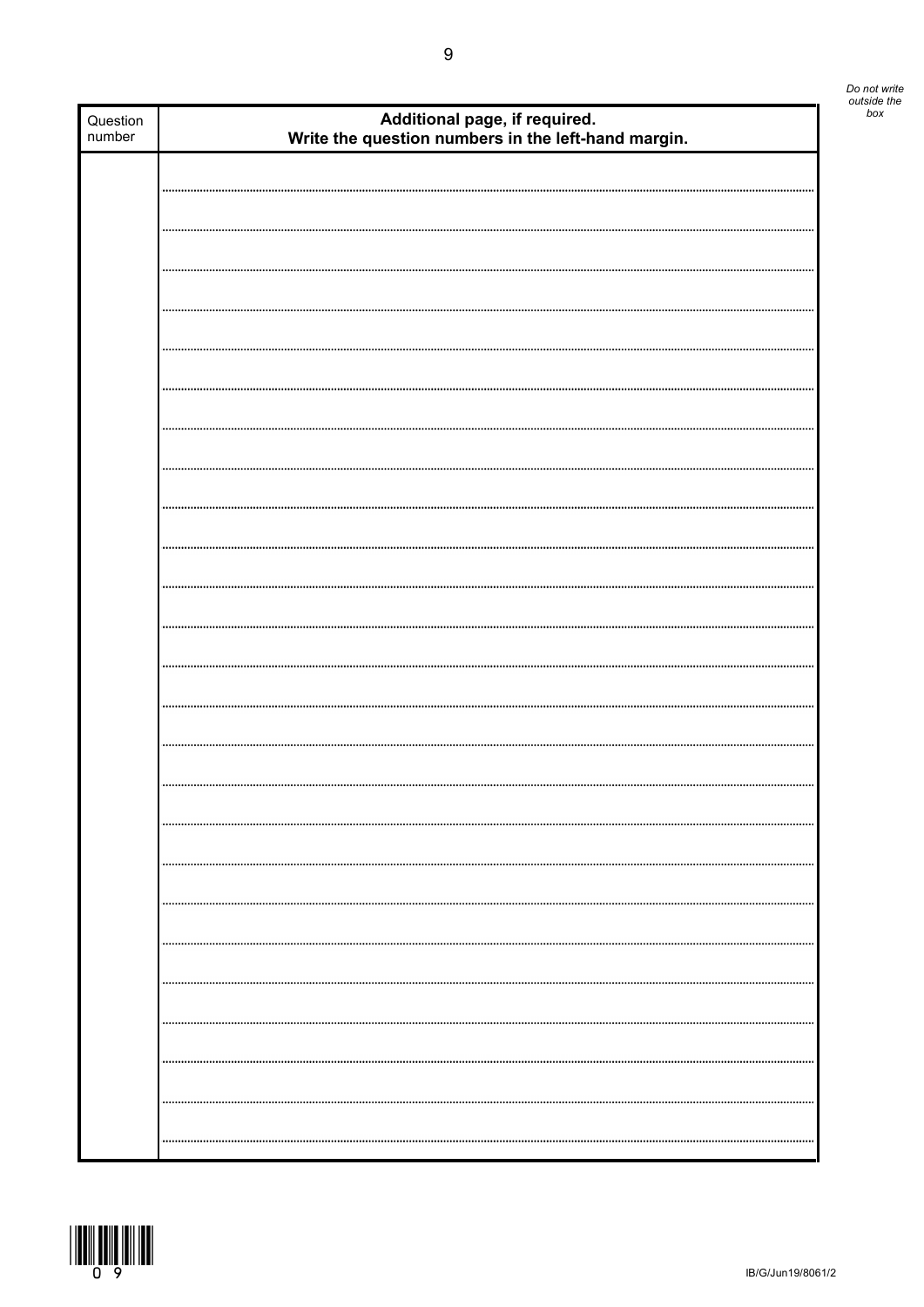| Question<br>number | Additional page, if required.<br>Write the question numbers in the left-hand margin. |  |  |
|--------------------|--------------------------------------------------------------------------------------|--|--|
|                    |                                                                                      |  |  |
|                    |                                                                                      |  |  |
|                    |                                                                                      |  |  |
|                    |                                                                                      |  |  |
|                    |                                                                                      |  |  |
|                    |                                                                                      |  |  |
|                    |                                                                                      |  |  |
|                    |                                                                                      |  |  |
|                    |                                                                                      |  |  |
|                    |                                                                                      |  |  |
|                    |                                                                                      |  |  |
|                    |                                                                                      |  |  |
|                    |                                                                                      |  |  |
|                    |                                                                                      |  |  |
|                    |                                                                                      |  |  |
|                    |                                                                                      |  |  |
|                    |                                                                                      |  |  |
|                    |                                                                                      |  |  |
|                    |                                                                                      |  |  |
|                    |                                                                                      |  |  |
|                    |                                                                                      |  |  |
|                    |                                                                                      |  |  |
|                    |                                                                                      |  |  |
|                    |                                                                                      |  |  |
|                    |                                                                                      |  |  |
|                    |                                                                                      |  |  |
|                    |                                                                                      |  |  |
|                    |                                                                                      |  |  |
|                    |                                                                                      |  |  |
|                    |                                                                                      |  |  |
|                    |                                                                                      |  |  |
|                    |                                                                                      |  |  |
|                    |                                                                                      |  |  |
|                    |                                                                                      |  |  |
|                    |                                                                                      |  |  |
|                    |                                                                                      |  |  |
|                    |                                                                                      |  |  |



*Do not write outside the*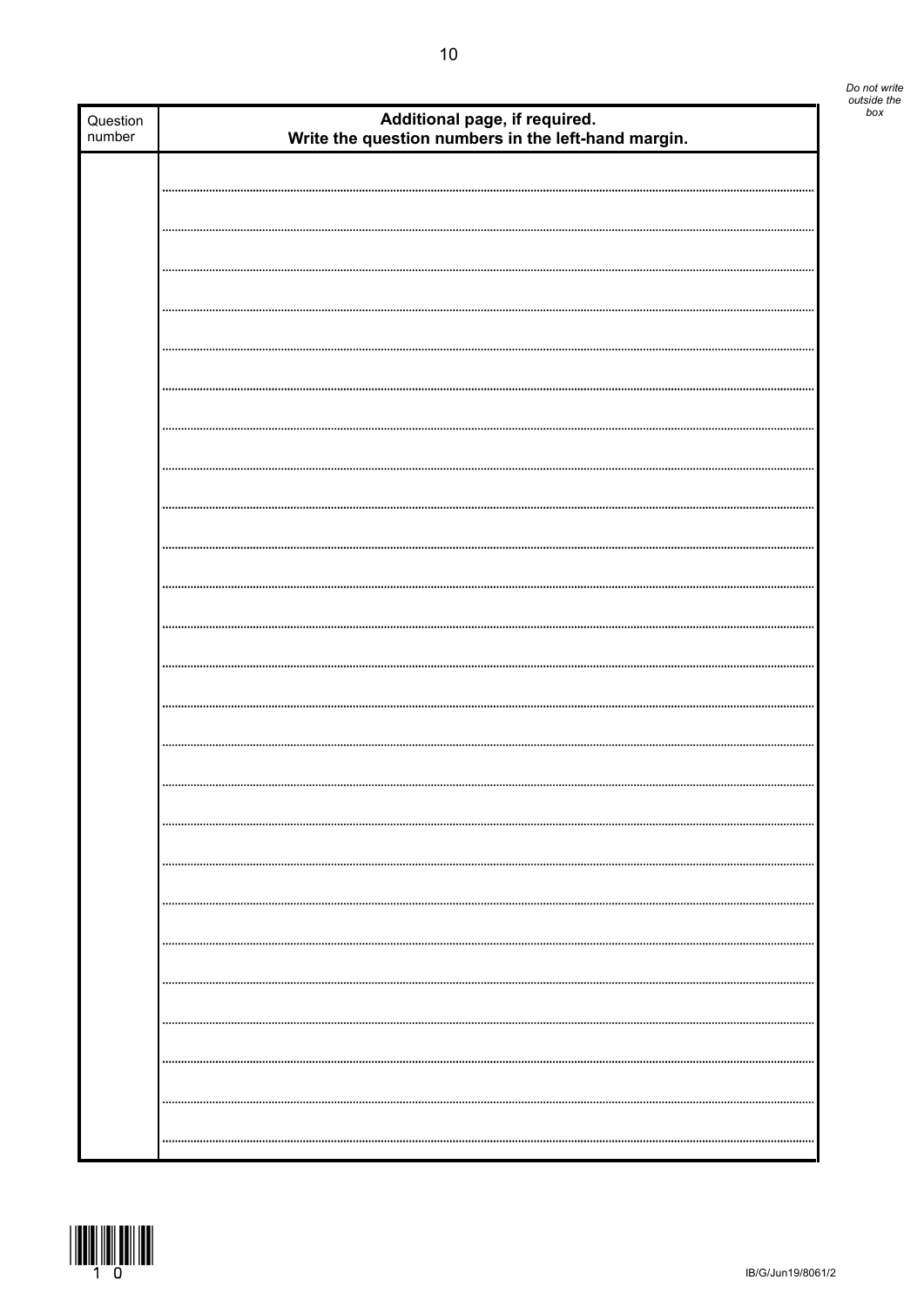| Question<br>number | Additional page, if required.<br>Write the question numbers in the left-hand margin. | box |
|--------------------|--------------------------------------------------------------------------------------|-----|
|                    |                                                                                      |     |
|                    |                                                                                      |     |
|                    |                                                                                      |     |
|                    |                                                                                      |     |
|                    |                                                                                      |     |
|                    |                                                                                      |     |
|                    |                                                                                      |     |
|                    |                                                                                      |     |
|                    |                                                                                      |     |
|                    |                                                                                      |     |
|                    |                                                                                      |     |
|                    |                                                                                      |     |
|                    |                                                                                      |     |
|                    |                                                                                      |     |
|                    |                                                                                      |     |
|                    |                                                                                      |     |
|                    |                                                                                      |     |
|                    |                                                                                      |     |
|                    |                                                                                      |     |
|                    |                                                                                      |     |
|                    |                                                                                      |     |
|                    |                                                                                      |     |
|                    |                                                                                      |     |
|                    |                                                                                      |     |
|                    |                                                                                      |     |
|                    |                                                                                      |     |
|                    |                                                                                      |     |
|                    |                                                                                      |     |
|                    |                                                                                      |     |
|                    |                                                                                      |     |
|                    |                                                                                      |     |
|                    |                                                                                      |     |
|                    |                                                                                      |     |
|                    |                                                                                      |     |
|                    |                                                                                      |     |
|                    | <br>                                                                                 |     |



*Do not write outside the*